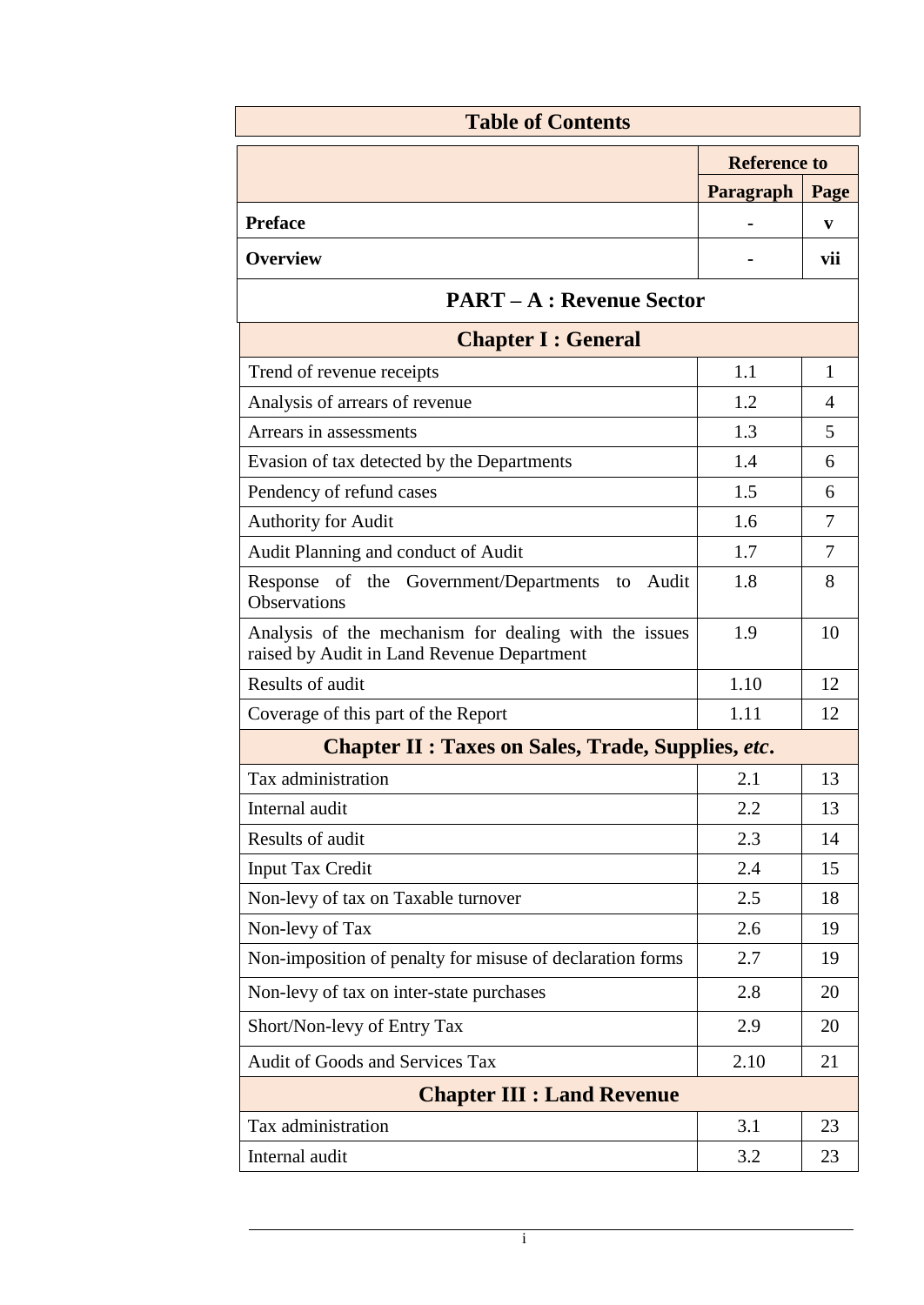|                                                                                                 | <b>Reference to</b> |      |  |
|-------------------------------------------------------------------------------------------------|---------------------|------|--|
|                                                                                                 | Paragraph           | Page |  |
| Results of audit                                                                                | 3.3                 | 24   |  |
| Non-reversion of land to Government                                                             | 3.4                 | 25   |  |
| Non/Short recovery on conversion charges                                                        | 3.5                 | 25   |  |
| <b>Chapter IV: Stamp Duty And Registration Fee</b>                                              |                     |      |  |
| Tax administration                                                                              | 4.1                 | 29   |  |
| Internal audit                                                                                  | 4.2                 | 29   |  |
| Results of audit                                                                                | 4.3                 | 30   |  |
| Non-levy of Stamp Duty on conversion of Companies into<br><b>Limited Liability Partnerships</b> | 4.4                 | 31   |  |
| Short levy of Stamp Duty on instruments of Power of<br>Attorney                                 | 4.5                 | 32   |  |
| Irregular exemption of Stamp Duty under Rajasthan<br><b>Investment Promotion Scheme</b>         | 4.6                 | 33   |  |
| Transfer of lease by way of assignment                                                          | 4.7                 | 34   |  |
| Short levy of Stamp Duty on developer agreements                                                | 4.8                 | 35   |  |
| Short levy of Stamp Duty on transfer of immovable<br>properties                                 | 4.9                 | 36   |  |
| Amalgamation/reconstruction of companies                                                        | 4.10                | 38   |  |
| Undervaluation of Immovable properties                                                          | 4.11                | 39   |  |
| <b>Chapter V : State Excise</b>                                                                 |                     |      |  |
| Tax administration                                                                              | 5.1                 | 41   |  |
| Internal audit                                                                                  | 5.2                 | 41   |  |
| Results of audit                                                                                | 5.3                 | 42   |  |
| additional<br>from<br>Non-recovery of<br>retail-off<br>amount<br>licensees                      | 5.4                 | 43   |  |
| Short realisation of composite fees                                                             | 5.5                 | 44   |  |
| Short recovery of license fee                                                                   | 5.6                 | 45   |  |
| Non-maintenance of minimum norms for production of<br>beer                                      | 5.7                 | 46   |  |
| Non-forfeiture of Security Deposit and advance EPA                                              | 5.8                 | 47   |  |
| Short realisation of Monthly Guarantee Amount                                                   | 5.9                 | 48   |  |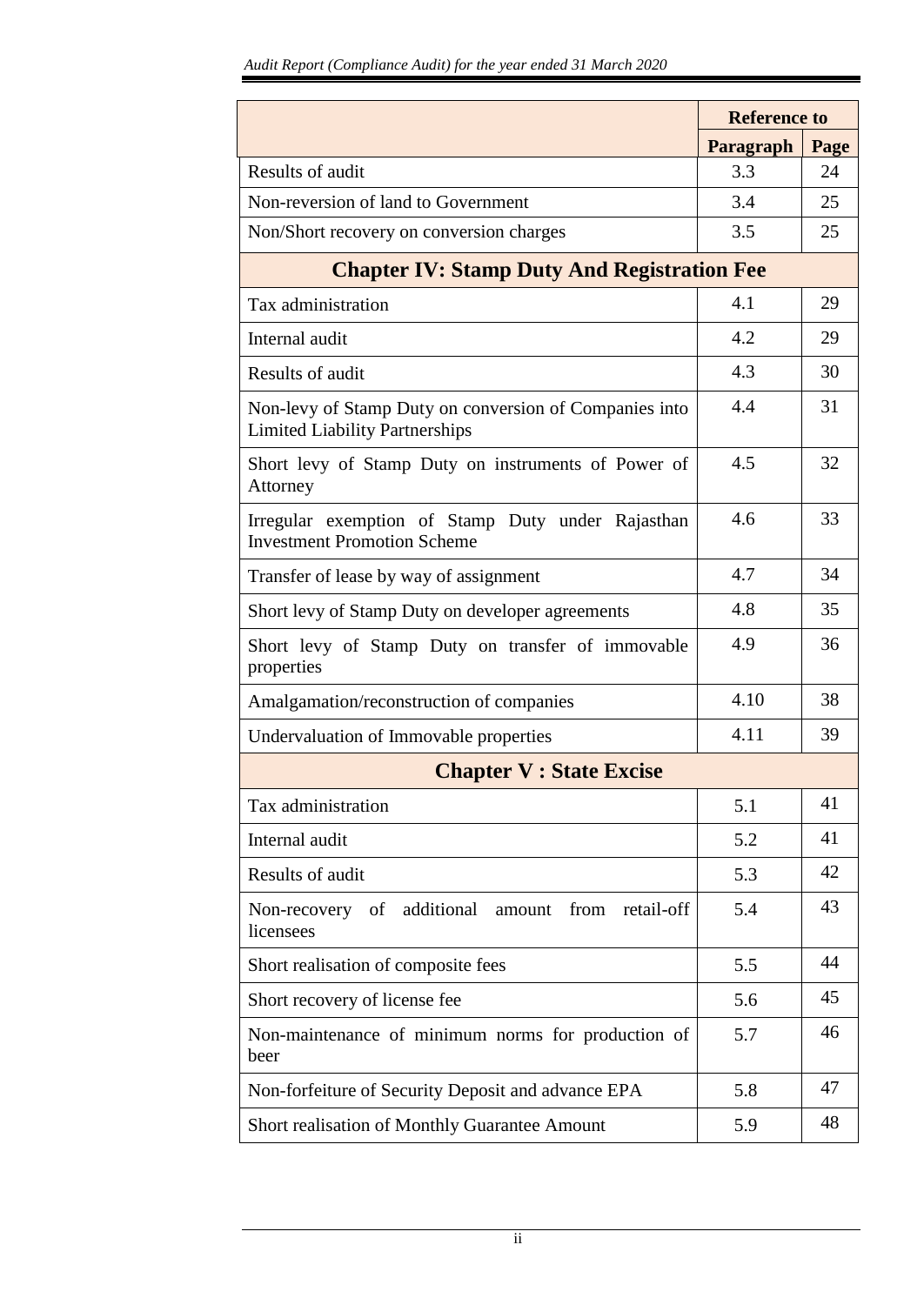|                                                                                                          | <b>Reference to</b> |      |  |
|----------------------------------------------------------------------------------------------------------|---------------------|------|--|
|                                                                                                          | Paragraph           | Page |  |
| <b>Part – B : Expenditure Sector</b>                                                                     |                     |      |  |
| <b>Chapter VI : General</b>                                                                              |                     |      |  |
| Profile of the Audited Entity                                                                            | 6.1                 | 49   |  |
| <b>Authority for Audit</b>                                                                               | 6.2                 | 49   |  |
| Audit Planning and conduct of audit                                                                      | 6.3                 | 50   |  |
| Response of the Government/Departments<br>Audit<br>to<br>observations                                    | 6.4                 | 50   |  |
| Coverage of this part of the Report                                                                      | 6.5                 | 51   |  |
| Follow-up on Audit Reports                                                                               | 6.6                 | 54   |  |
| <b>Chapter VII : Compliance Audit of Expenditure Sector</b>                                              |                     |      |  |
| <b>Agriculture Department</b>                                                                            |                     |      |  |
| Unauthorised execution of additional items in construction<br>contract                                   | 7.1                 | 55   |  |
| <b>Labour Department</b>                                                                                 |                     |      |  |
| Functioning of Employees' State Insurance Scheme in<br><b>State</b>                                      | 7.2                 | 57   |  |
| <b>Medical Education Department</b>                                                                      |                     |      |  |
| Avoidable excess payment on electricity bills                                                            | 7.3                 | 80   |  |
| Undue benefit to the private commercial establishment                                                    | 7.4                 | 82   |  |
| <b>Medical and Health Department</b>                                                                     |                     |      |  |
| Irregular expenditure on additional works                                                                | 7.5                 | 84   |  |
| Minority Affairs Department and WAQF<br><b>Board</b>                                                     |                     |      |  |
| Non-recovery of loans                                                                                    | 7.6                 | 86   |  |
| <b>Social Justice and Empowerment Department</b>                                                         |                     |      |  |
| Non-utilization of central grant and non-completion of<br>Rehabilitation and Research Institute building | 7.7                 | 89   |  |
| Unfruitful expenditure on non-functional Solar Home<br><b>Lighting Systems</b>                           | 7.8                 | 91   |  |
| Unfruitful expenditure on non-functioning Solar Water                                                    | 7.9                 | 93   |  |